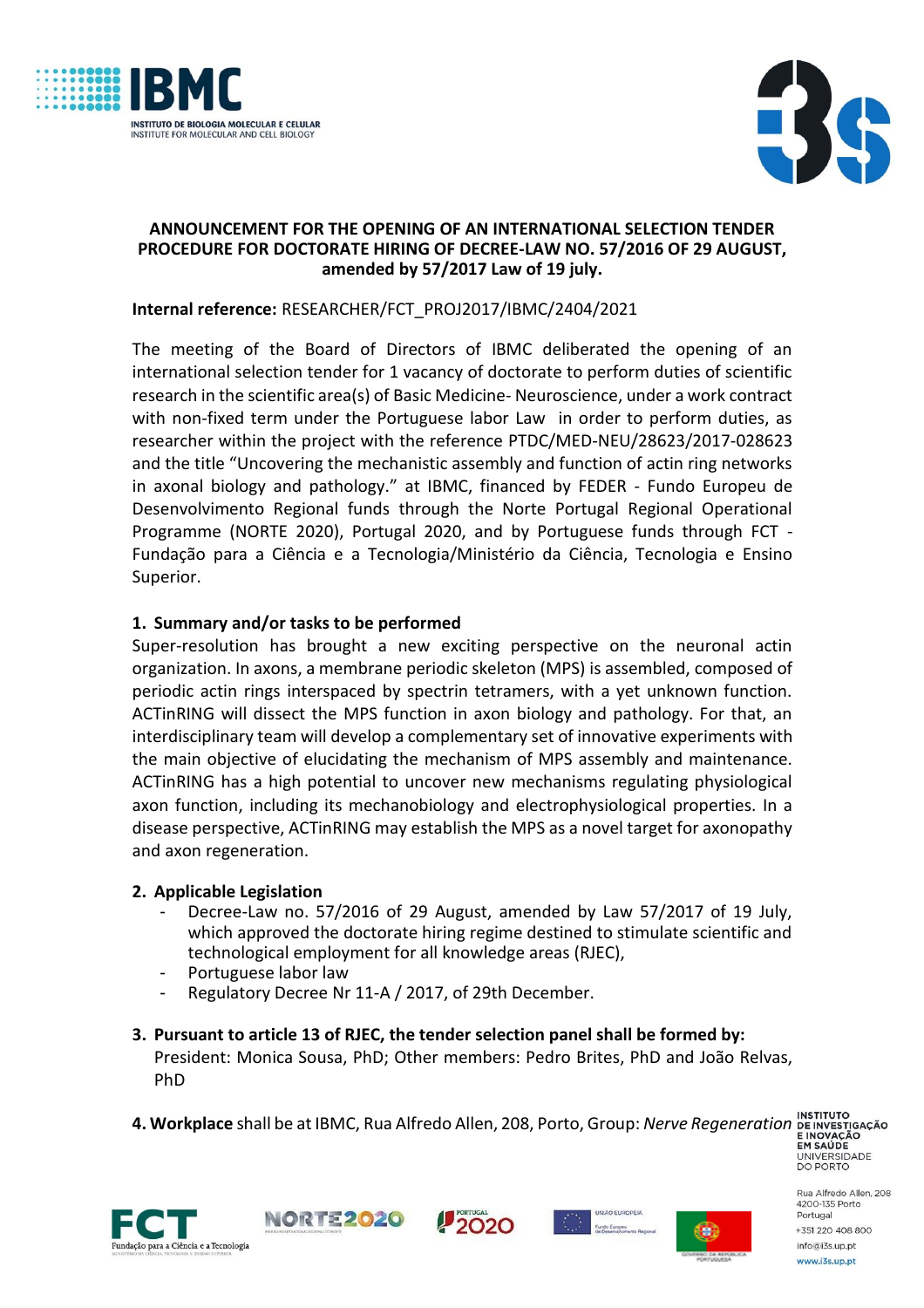



**5. Monthly remuneration:** Gross monthly Remuneration is 2.134,73€, in accordance with subsection a), section 1, article 15 from Law nr 57/2017, 19th July, and with the remuneration position at initial level predicted in article 2 of Regulatory Decree nr 11- A/2017, of 29th December, correspondent to level 33 at Tabela Remuneratória Única, approved by Order nr 1553-C/2008, 31st December, with the category Junior Researcher.

**6.** Any national, foreign and stateless candidate(s) who hold a doctorate degree in Biochemistry or related scientific area and a scientific and professional curriculum whose profile is suited for the activity to be performed can submit their applications. In the event the doctorate degree was awarded by a foreign higher education institution, said degree must comply with the provisions of Decree-Law no. 341/2007 of 12 October, and all formalities established therein must be complied.

# **7. The tender admission requirements are:**

- First author in at least 1 manuscript published in a Q1-rated publication.

- Experience in: Neurobiology; animal experimentation; isolation and culture of primary neurons (cortical, hippocampal, motor); cell culture; molecular biology; microscopy (epifluorescence, confocal, FRET).

- Fluent in written and spoken English.

**8.** Pursuant to article 5 of RJEC, selection is to be made based on candidate scientific and curricular career evaluation.

**9. Scientific and curricular career evaluation** focuses on relevance, quality and in line with the current state-of-the-art:

a) of scientific, technological, cultural or artistic production in the last five years, deemed most relevant by the candidate;

b) of research activities, applied or based on practical work, developed in the last five years, deemed most impactful by the candidate;

c) of knowledge extension and dissemination activities developed in the last five years, namely under the scope of the promotion of culture and scientific practices, deemed most relevant by the candidate.

**10.** The five-year period mentioned above can be extended by the panel, if requested by the candidate, whenever the suspension of scientific activities is reasoned by socially protected grounds like paternity leave, long-term serious illness, and other legal situations of unavailability to work.

### **11. Evaluation criteria are the following:**

a) Detailed CV:

- List of publications and their respective impact factor (40%).

**INSTITUTO** DE INVESTIGAÇÃO EM SAÚDE UNIVERSIDADE<br>DO PORTO



NORTE2020





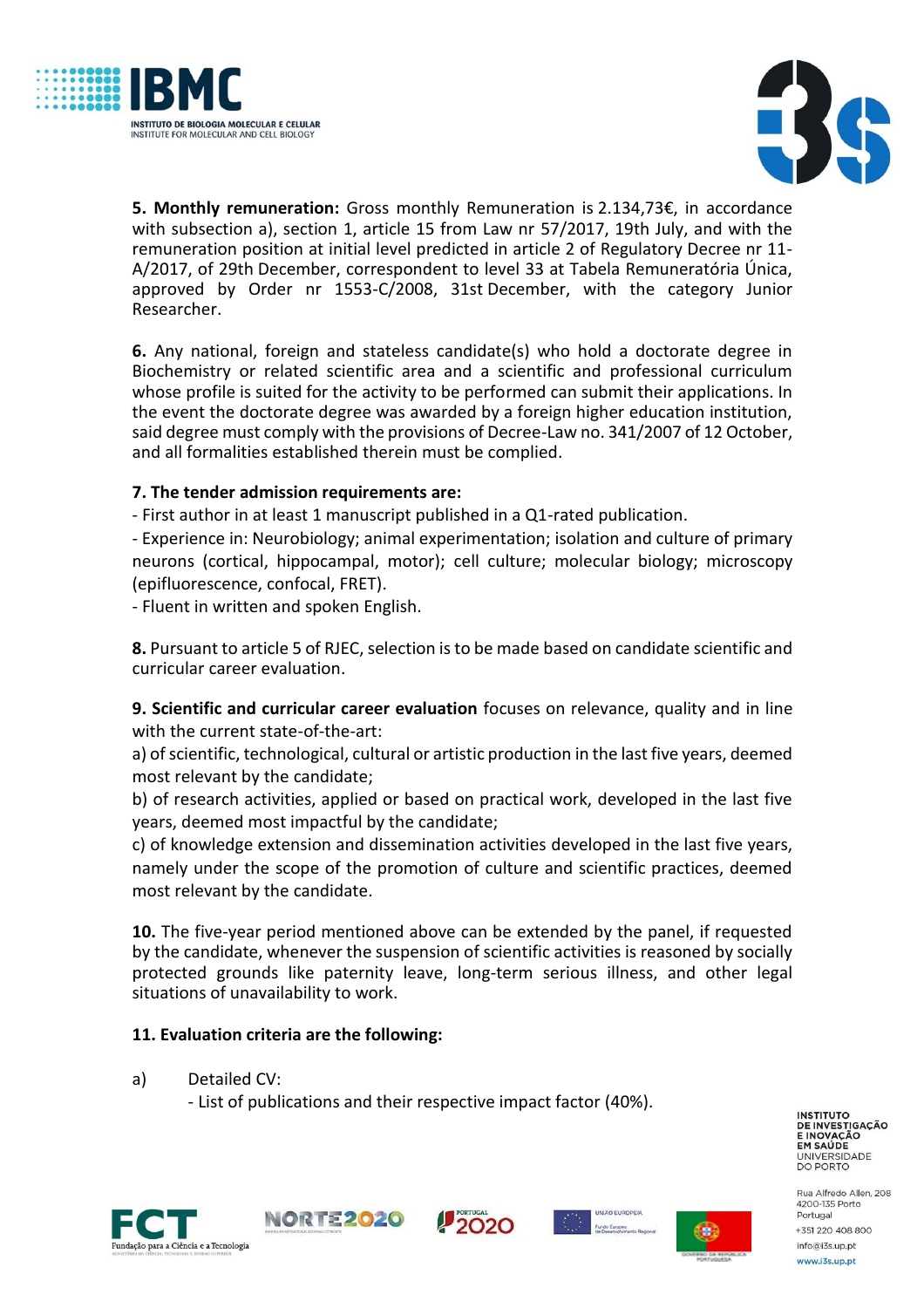



- Research experience (technical and conceptual) with relevance to the subject of the project (40%).

- Experience in the supervision of students (10%)
- b) Motivation letter:
	- Shown interest and motivation for the research area of the project (10%)

**12.** Candidate final classification system shall be given based on a scale 0-100.

**13.** The panel shall deliberate by means of roll-call vote justified under adopted and disclosed selection criteria, with no abstentions allowed.

**14.** Minutes of panel meetings shall be executed and shall include a summary of all occurrences of said meeting, as well as of all votes casted by the members and respective reasoning, and shall be provided to candidates whenever required.

**15.** After selection criteria application, the panel shall prepare a sorted list of approved candidates and respective classification.

**16.** Panel's final decision shall be validated by the leader of the institution, who is also in charge of deciding about the hiring.

**17.** Application formalization:

**17.1** Applications shall include all supported documents encompassed by section 7 and 8 for tender admission, namely:

a) Certificate or diploma copy;

b) Curriculum vitae, written in English, detailed and structured pursuant to sections 10 and 12;

c) Other documentation relevant for the evaluation of qualifications in a related scientific area;

d) motivation letter (written in English)

e) Name and contact of 2 referees.

17.2 Candidates shall submit their application filling in the required informationa and supporting documentation, in a digital form, in PDF format, from 27<sup>th</sup> april to  $10<sup>th</sup>$  may 2021 at the link:

[https://dozer.i3s.up.pt/applicationmanagement/#/addapplications/RESEARCHERFCT\\_P](https://dozer.i3s.up.pt/applicationmanagement/#/addapplications/RESEARCHERFCT_PROJ2017IBMC24042021) [ROJ2017IBMC24042021](https://dozer.i3s.up.pt/applicationmanagement/#/addapplications/RESEARCHERFCT_PROJ2017IBMC24042021)

**18.** All candidates who formalize their applications in an improper way or fail to prove the requirements imposed by this tender are excluded from admission. In case of doubt, the panel is entitled to request any candidate to present further documentation **INSTITUTO**<br>Supporting their statements. supporting their statements.

**ENOVAÇÃO<br>EM SAÚDE<br>UNIVERSIDADE<br>DO PORTO**